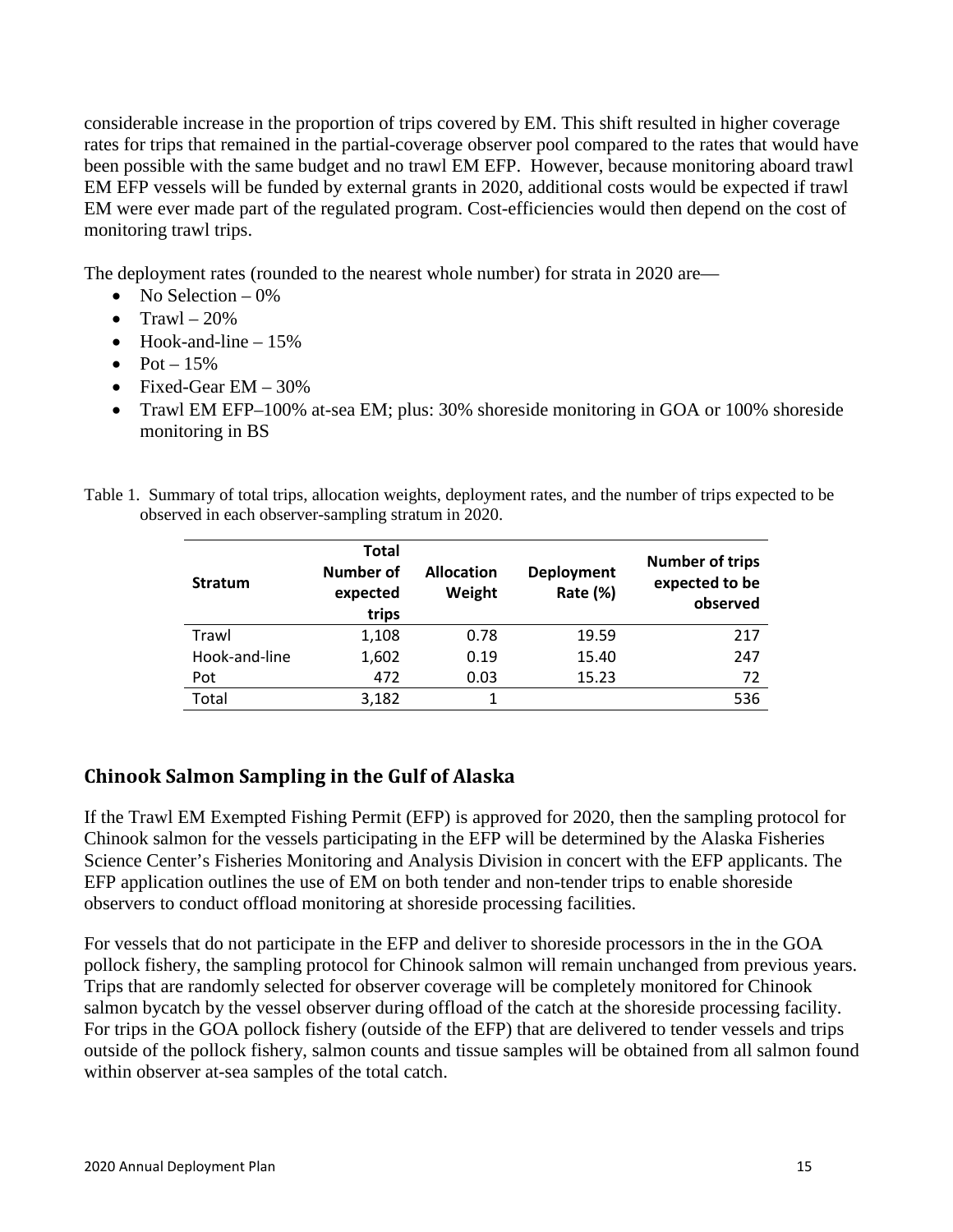# **Annual Coverage Category Requests**

#### **Partial coverage catcher/processors**

Under Observer Program regulations at 50 CFR 679.51(a)(3), the owner of a non-trawl catcher/processor can request to be in the partial observer coverage category, on an annual basis, if the vessel processed less than 79,000 lb (35.8 mt) of groundfish on an average weekly basis in a particular prior year. The deadline to request placement in the partial observer coverage category for the following fishing year is July 1 and the request is accomplished by submitting a form<sup>[5](#page-15-0)</sup> to NMFS. Eight catcher/processors requested, and NMFS approved, placement in the partial coverage category for the 2020 fishing year.

#### **Full coverage catcher vessels**

Under Observer Program regulations at 50 CFR 679.51(a)(4), the owner of a trawl catcher vessel may annually request the catcher vessel to be placed in the full observer coverage category for all directed fishing for groundfish using trawl gear in the BSAI management area for the upcoming year. Requests to be placed into the full observer coverage in lieu of partial observer coverage category must be made in ODDS<sup>[6](#page-15-1)</sup> prior to October 15, 2019 for the 2020 fishing year. NMFS published the list of 32 catcher vessels that have been approved to be in the full coverage category in 2020 on the website at: [https://www.fisheries.noaa.gov/resource/document/bsai-trawl-catcher-vessels-cvs-full-coverage.](https://www.fisheries.noaa.gov/resource/document/bsai-trawl-catcher-vessels-cvs-full-coverage)

## **Observer Declare and Deploy System (ODDS)**

For 2020, the user experience in ODDS will not change for a vessel operator unless they are operating in the trawl EM EFP. As in 2019, there will be a selection box to indicate whether the vessel will be delivering to a tender, however the response will not affect selection rates. NMFS will retain the current business operating procedure of allowing vessels to log up to three trips in advance and programming that prevents a 40 – 57.5' fixed gear vessel from being randomly selected for a third consecutive observer trip. Any observed trip that is canceled would automatically be inherited on the next logged trip. Vessels are allowed to cancel or change any unobserved trips (logged trips that have not been selected to carry observer coverage) themselves, but any observed trips (logged trips that have been selected for observer coverage) that must be rescheduled need to be coordinated by contacting the ODDS call center (1-855-747-6377). As NMFS has described in the previous three Annual Reports, there are improvements to the programming in ODDS that would allow vessels to change the dates for future observed trips, rather than having the current cancel and inherit process. This modification is a priority for NMFS and the Council, however due to limitations in staff resources, the programming changes to ODDS have not yet been evaluated.

### **Vessels Participating in Halibut Deck Sorting**

On October 24, 2019, NMFS published a final rule to implement regulations allowing halibut to be sorted on deck of trawl catcher/processors in the non-Pollock fisheries off Alaska. Fishing under the new regulations will begin on January 20, 2020.

 $\overline{a}$ 

<span id="page-15-0"></span><sup>&</sup>lt;sup>5</sup> The form for small catcher/processors to request to be in partial coverage is available at:

<span id="page-15-1"></span>https://www.fisheries.noaa.gov/webdam/download/85047638<br><sup>6</sup> Instructions for catcher vessels to request to be in full coverage using ODDS are available at: https://www.fisheries.noaa.gov/resource/document/bsai-trawl-catcher-vessel-annual-full-observer-coverage-request